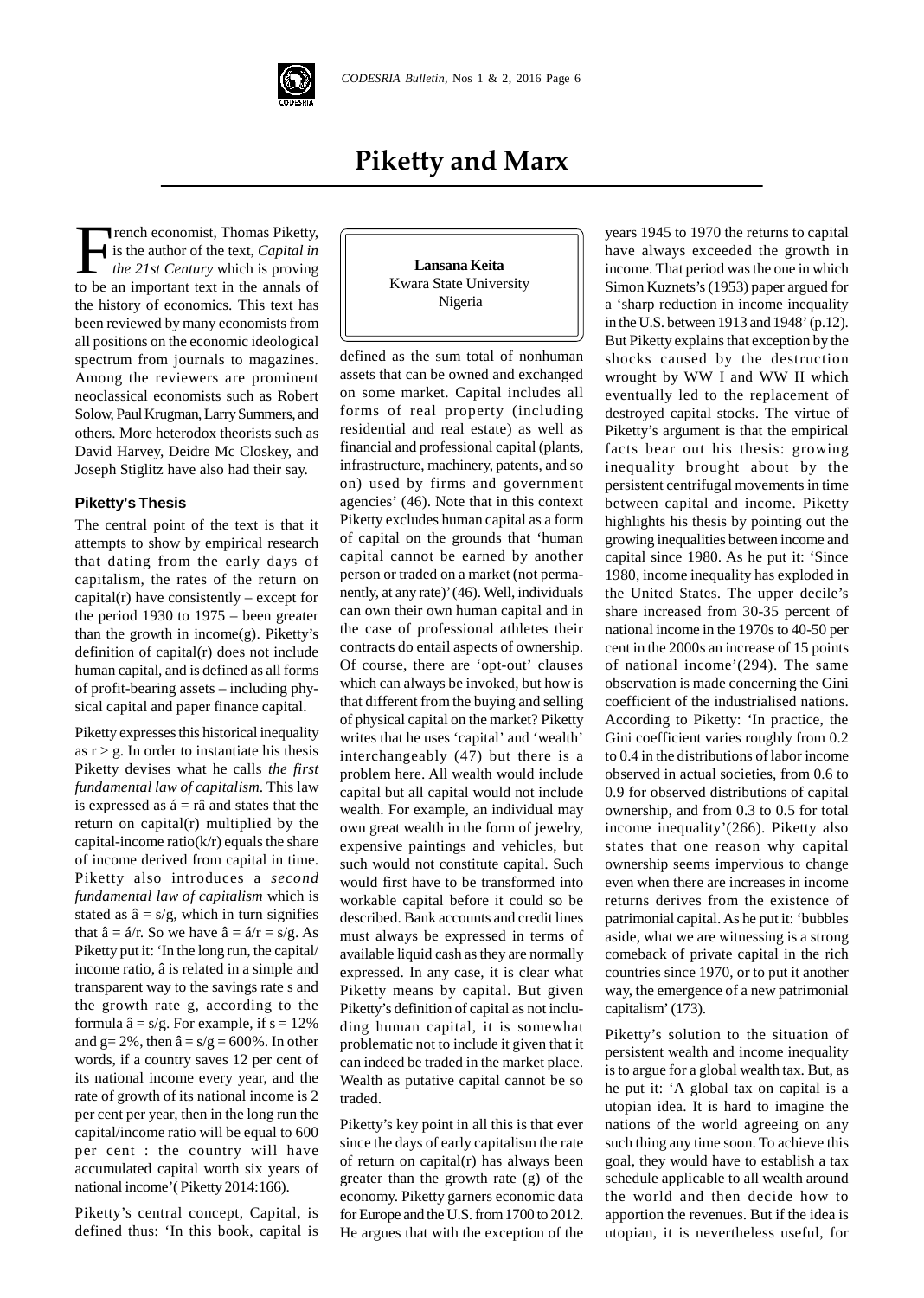several reasons. First, even if nothing resembling this ideal is put into practice in the foreseeable future, it can serve as a worthwhile reference point, a standard against which alternative proposals can be measured. Admittedly, a global tax on capital would require a very high and no doubt unrealistic level of international cooperation'(515). Piketty also informs us that 'many people will reject the global tax on capital as a dangerous illusion….When looked at closely, however, this solution turns out to be far less dangerous than the alternatives'. The alternatives would be unsustainable levels of income inequality leading to political unrest.

The basis for this situation Piketty informs goes back to Marx whose model of infinite capitalist accumulation would lead inexorably to increasingly minimal returns to capital coupled with increasing worker unrest(9). This statement on Marx is more or less most of what Piketty has to say on the issue of  $r > g$  from the dawn of history onwards. 'To sum up: the inequality r>g has clearly been true throughout most of human history, right up to the eve of World War I, and it will probably be true again in the  $21^{st}$ century'(358). For Piketty the return on capital in time has been generally some 4-5 percent and never below 2-3 percent (359). By contrast the rate of growth is generally not much more than 1 per cent (361). The key question that arises out of all this is 'why is the return on capital greater than he growth rate'? In fact, this is the very question that Piketty poses as a sub-heading on page 353 of his text. But the answer is not forthcoming. To answer this key question one must turn to Marx. Piketty does discuss Marx but only in the sense that Marx's capitalist accumulation model leads to 'infinite capital accumulation' which would ultimately lead to increasingly reduced returns to capital resulting in conflict between capitalists and workers. Under these conditions, workers would be increasingly pauperised.

#### **Marx and Capitalism**

The explanation for the persistent imbalance derives from Marx's analysis of the dynamics of capitalism. According to Marx the dynamic of capitalism is captured by the formula expressed by M-C-M that Marx described as 'the transformation of money into commodities, and the change of commodities back into

money; or buying in order to sell'(The Marx-Engels Reader[ed. Robert Tucker], W.W. Norton, New York, 1978, 329). But M-C-M only describes a structure, it does not describe the actual dynamic that would lead to Piketty's data. The dynamic is rather M-C-M', where M' represents  $M + "M$ . It is the "M that has become the theoretical bone of contention ever since Marx wrote *Capital.* It is that "M that Marx referred to as 'surplus value' which in actual terms included the expropriated returns to labour. The returns to labour are wages and the returns to capital are profits. But that "M is derived from the sales of the commodities produced by labour, which in turn must be bought by labour for its own livelihood. The logical result of this is underconsumption and lack of effective demand. This is what leads to the instability in the capitalist system and its periodic recessions. The extension of credit to labour only puts off the days of reckoning. The result of this is that investment capital is then absorbed by other forms of capital which in turn acquire monopoly status. This is the dynamic according to which capitalism works. We see here how this analysis is at odds with that of Jean-Baptiste Say's Law of Markets. According to Say, all production of commodities is consumed so that there is no excess demand or excess supply. Marx's analysis was further vindicated during the U.S. economic crash of 1929. The solution offered was the deficit spending programme recommended by Keynes according to which government deficit spending would act as a stimulus for the economy.

According to the dynamic of capitalist competition, firms that are unable to make profits, eventually fail and their assets liquidated or absorbed by other firms. Those firms that are successful see their profits grow and eventually expand. The end result of this process is that the accumulation and growth of capital over time has outpaced the growth of income. Piketty's data testifies to this.

But the question remains: how is the dynamic of capitalism in terms of M-C-M' to be explained? For Marx, the key variable in the dynamic of capitalism is surplus value (S). In this regard, the goal of capitalist accumulation is to conjoin constant capital(C) with variable capital(V). What follows from this is that the  $S/C + V$  yields the rate of profit in the context of capitalist accumulation. This

rate of profit is to be distinguished from the rate of surplus value which is derived only from S/V. Yet, there is another important relationship which Marx refers to as the organic composition of capital, C/V. Recall that the rate of profit,  $S/C + V$ is of much importance for capitalism which in turn depends on the rate of surplus value, S/V. This would mean that as the technology component of capital increases over time as capitalism seeks to cut labour costs, the organic composition of capital would tend to rise which in turn would reduce the rate of profit. Why? Because surplus value derives mainly from the exploitation of labour. So the less labour there is in the capital and labour mix, the less surplus value hence the less profits. This is the scenario according to which Marx's idea of the 'falling rate of profit' assumes theoretical validity. All this is interesting within the context of classical political economy as expounded by both Ricardo and Malthus whose theories portended stationary and dismal results for economic growth and development.

According to Marxian theory the end result of this dynamic is that workers become so impoverished that they revolt against the capitalist system leading the way to the collapse of capitalism. But capitalism is proving itself to be very resilient in time. With the demise of the Soviet Union and the transformation of China from a statist economies to one of unfettered capitalism, post-Keynesian capitalism has developed a new confidence. First, it should be understood that despite the entrance of Russia and China into the world of market capitalism this does not mean that the endemic problems of capitalism have been abated.

The question is how did capitalism mange to overcome its crises despite the observations by its critics that the evident dynamic imbalance and structural disjunction between capital and labour? The answer lies in Piketty's empirical data that states that while the per capita GDP of the countries of the North is some \$45,000 per annum, in the South it hardly amounts to \$10,000. It is on this basis that the raw material exports of the South are purchased by the North at cheap prices given that the amount of wages accruing to labour is a minimal factor of what is earned on a per capita basis there. This is the basis of what is labeled as neo-colonialism by critics of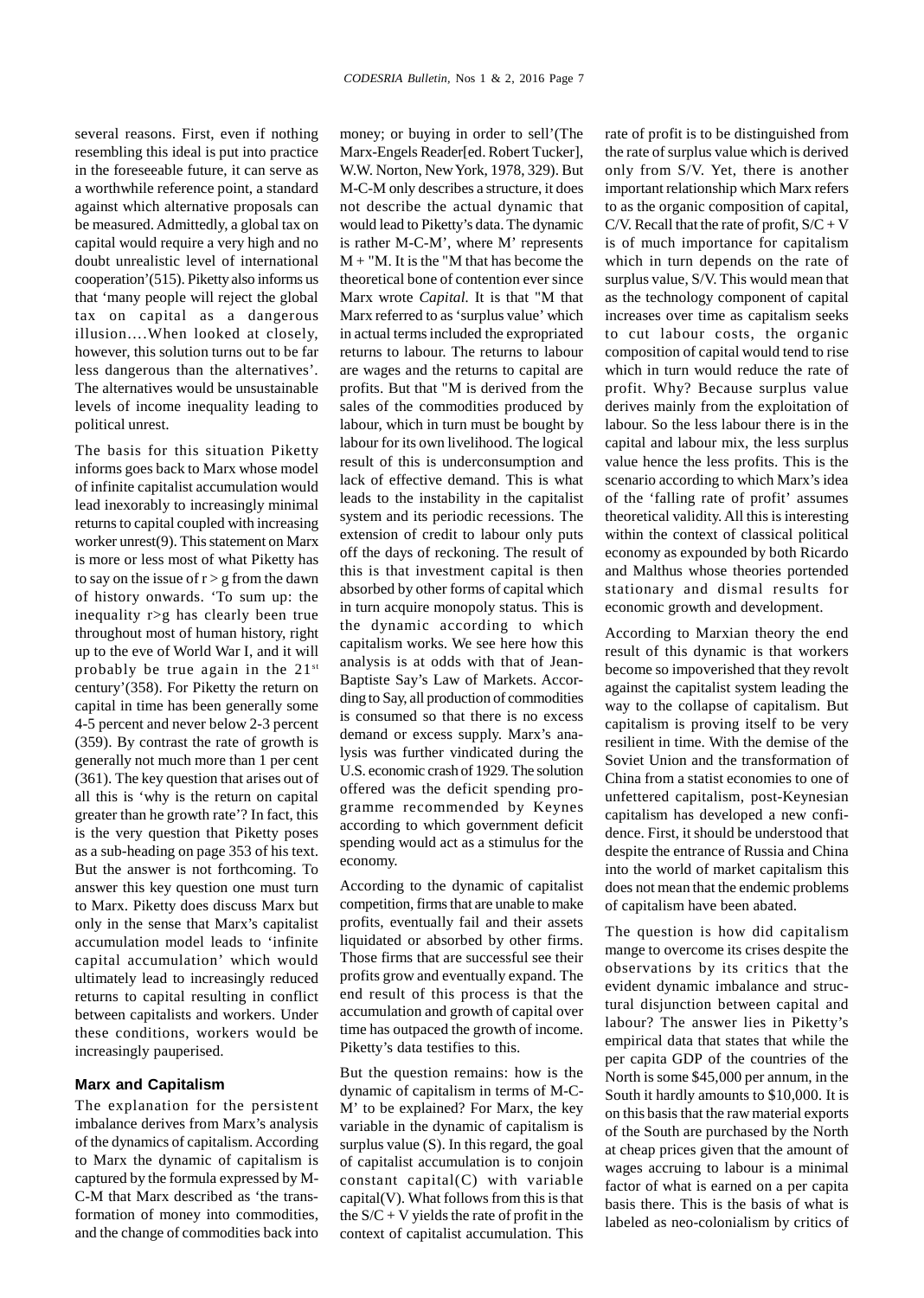the present economic world structure. This is also the basis for the touting of the idea of globalisation and 'foreign direct investment' in the nations of the South. The result is that not only is there a palpable internal economic class structure within countries of the North, so too there is a much wider economic class structure between the nations of the North and those of the South. It follows that the logic of Marx's analysis of capitalism is borne out by Piketty's observation that over time r has always outpaced  $g: r > g$ .

It is on this basis that popular concepts such as globalisation and foreign direct investment must be understood. The issue here is that the tendency of profits to fall must be compensated for lower labour and commodity costs in the vast South. This is the rationale for Lenin's *Imperialism – the Last Stage of Capitalism* and Kwame Nkrumah's *Imperialism – the Highest Stage of Capitalism.* The meaning here is that in order to have as free access as possible to cheap commodities, capitalism must obtain such by political persuasion including the use of force. Paul Mattick (1980) states all this succinctly in his classic text *Marx and Keynes—the Limits of the Mixed Economy.* He writes:

The need for external expansion of capital in order to halt its internal contraction takes on the form of an aggressive imperialism and of imperialistic competition. But this imperialism differs from the impe-rialism and colonia-lism of laissez faire capitalism because capital competes for more than just raw-material sources, privileged markets and capital exports. It also fights for its very life as a private property against new forms of capital pro-duction which are no longer subject to economic value relations and the competitive market mechanism (Mattick 1980: 264-265).

The fact that capitalism must necessarily expand is captured by the fact that of its foray into Asia to capture the huge potential markets of Russia and China. In the same context, China has now fully embraced market capitalism under a veneer of statist communism. China's now openly ongoing capitalist dynamic is due to the very expansionist nature of capitalism as Marxian theory describes it. This is an observation that Piketty avoids.

The structure and dynamics of capitalism is such that its periodic crises bring forth critiques that are descriptive but with recommendations that are essentially reformist. This was the role of Keynes as expressed in his *General Theory of Employment, Interest and Money.* The goal was to rescue the capitalist system so that it did not go the way Marx predicted. Piketty's text follows a similar routine but it does not offer a radical transformation of the system as Marx did. Yet on account of its title and the seemingly critical nature of the work, some reviewers do compare Piketty with Marx. Frederic Lordon's article 'Why Piketty isn't Marx '(*Le Monde Diplomatique*, May 2015), in response to his observation that 'The media sold Piketty as the new Marx', argues that Piketty is theoretically erroneous when he defines capital as 'the wealth of the wealthy'(Lordon 2015: 2). But Piketty defines capital thusly: 'In this book, capital is defined as the sum total of nonhuman assets that can be owned and exchanged on some market. Capital includes all forms of real property (including residential real estate) as well as financial and professional capital (plants, infrastructure, machinery, patents, and so on) used by firms and government agencies'(Piketty: 46). Marx's definition of capital is, in fact, quite similar to that of Piketty. Marx writes 'Capital consists of raw materials, instruments of labour and means of subsistence of all kinds, which are utilised in order to produce new raw materials, new instruments of labour and

#### **Piketty and Recommendations**

It is on the basis of his recommendations that Piketty is to be distanced from Marx. First, the recommendation that a global wealth tax would rectify the imbalance between r and g is naïve thinking for the simple reason that capital owners have seen to it over time that governments are maximally in their corner. A salient case of such is the open way in which the capital of the mega-corporations fund the election initiatives of the politicians who then ensure that the needs of the needs of big capital are first attended to. Thus, given the plethora of tax havens that abound in the world, taxes on wealth could easily be avoided. Second, and of much importance, Piketty advocates (538- 539) that 'a seemingly more peaceful form of redistribution and regulation of global wealth inequality is immigration. Rather than move capital, which poses all sorts of difficulties, it is sometimes simpler to allow labor to move to places where wages are higher. This was, course, the great contribution of the United States to global redistribution: the country grew from a population of barely 3 million at the time of the Revolutionary War to more than 300 million today, largely thanks to successive waves of immigration' (Piketty: 538). This is certainly not any viable solution to the problem of income inequality. This gesture would only provide cheap labour inputs for the countries of the North. Piketty does indeed recognise later that migration of labor from low income areas to higher income countries does not resolve the issue. He writes: 'It bears emphasising, however, that redistribution through immigration, as desirable as it may be, resolves only part of the problem of inequality' (Piketty: 539). One might consider in this regard the pertinent question posed about economic poverty by heterodox economist Erik Reinert while on trip to Peru: 'Why are they [Peruvians] so poor? After reflection on his trip, Reinert's curiosity was whetted as the causes of poverty. He posed himself the question: 'Why is the real wage of a bus driver in Frankfurt sixteen times higher than the real wage of an equally efficient bus driver in Nigeria as the World Bank recently calculated? I set out to find an answer, and this book is the result'.

The answer to this important question requires the analysis of the structure of the world economic system and the hegemonic role that Western finance plays in that this context. There are the issues of the role that the West's reserve currencies play in all this and the globalised market system in place that forces most of the nations of the South to eschew mercantilism in favour of Ricardian type trading exchanges. It is in this context that Piketty's solution of immigration from low income areas to high income areas is not helpful.

A genuine solution would require that workers and civil societies of the countries of the South to organise into trade unions and other kinds of pressure groups against their governments to reduce income and wealth inequalities. This can be done through appeal to proper democratic election processes and direct pressure when required. This is exactly the way the countries of the